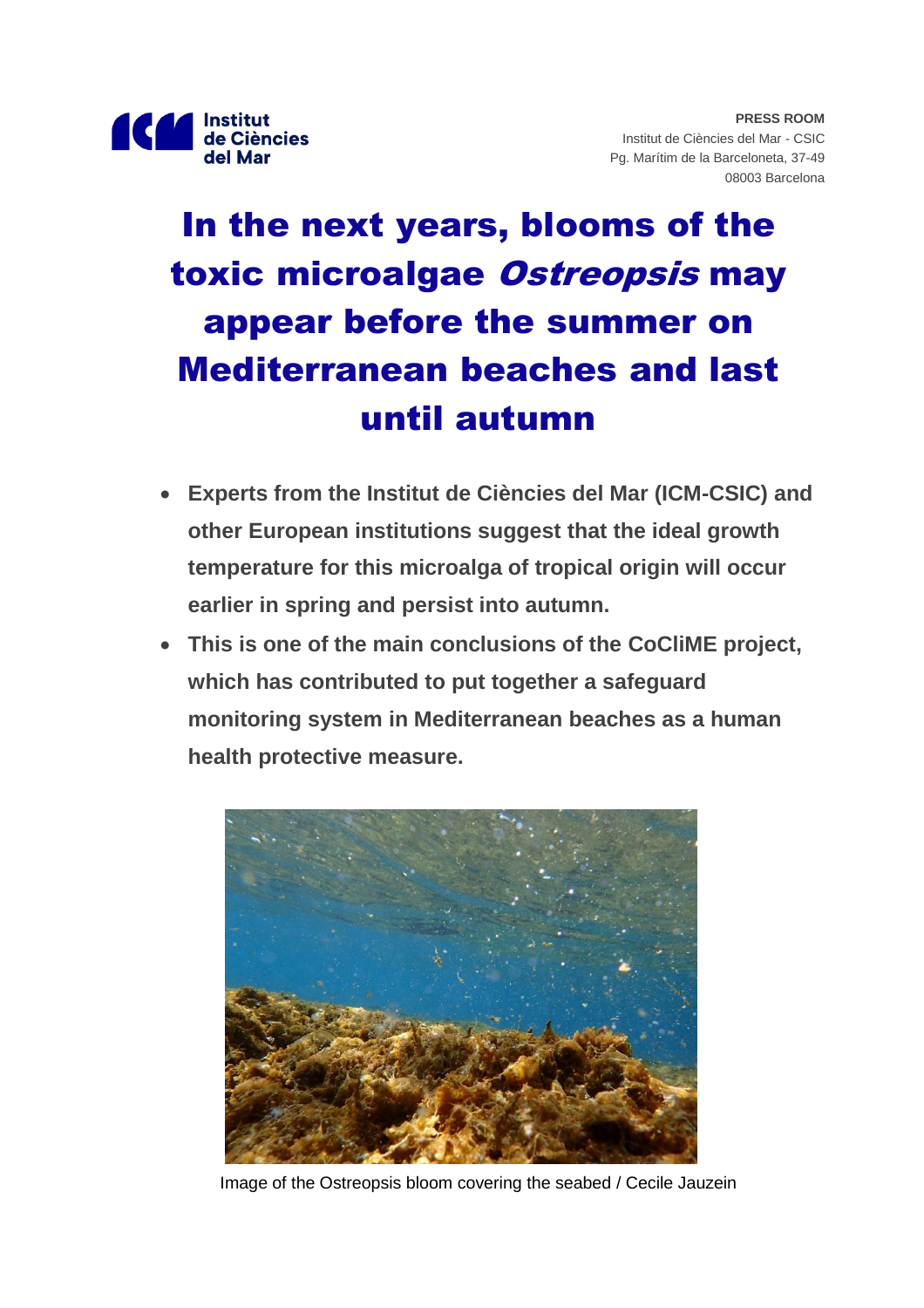

# *Barcelona, April 9 th, 2021*

*Ostreopsis* is a microalgae genus of tropical origin, frequently reported along Mediterranean beaches since the end of the  $20<sup>th</sup>$  century. Its reproductive period lasts roughly from the end of spring to the end of summer or early autumn when water temperature ranges from about 21 to 25˚C.

According to an international group of researchers, including experts from the [Institut de](https://www.icm.csic.es/en)  [Ciències del Mar](https://www.icm.csic.es/en) (ICM-CSIC) in Barcelona, using biological models provided by the [Med-](https://www.medcordex.eu/)[CORDEX](https://www.medcordex.eu/) initiative which are based on climate projections, is it possible to see that in the coming years the blooms of these microalgae will appear earlier and last longer, extending from spring to autumn.

This is one of the main conclusions of the European project [CoCliME,](http://www.coclime.eu/) which over the past three years has worked to decipher the future trends and impacts of the blooms of the genus *Ostreopsis*. Partners in this initiative, which is now coming to an end, include, include the ICM-CSIC, the [Institute of Environmental Assessment and Water Research](https://www.idaea.csic.es/) (IDAEA-CSIC), the [Laboratoire d'Oceánographie de Villefranche](https://sciences.sorbonne-universite.fr/structures-de-recherche/laboratoire-doceanographie-de-villefranche) (LOV), the [Ifremer](https://wwz.ifremer.fr/) and the [Université de Nantes.](https://www.univ-nantes.fr/)

"This indicates that blooms will last for a longer period, but will be less intense in summer because the temperatures are likely to become too warm (between 25.5 and 28˚C)", state LOV researchers Salomé Fabri-Ruiz and Jean-Olivier Irisson, who do not rule out that *Ostreopsis* could adapt to warmer conditions in the future. In fact, the progressive warming of the seawater seems to be facilitating the spread of this genus in the Atlantic, from the Bay of Biscay to Brittany.

#### **Effects of toxic blooms**

*Ostreopsis* has a brown-reddish colour due to its photosynthetic pigments. Thus, when it reproduces intensely and reaches high cell numbers, brown-reddish floating aggregates and mucilages covering the seafloor in the shallow beaches are found. These cells produce different noxious substances that are reported to cause massive mortalities of certain marine fauna, especially sea urchins.

"*Ostreopsis* toxins can affect marine organisms (fauna and flora) and are found in the water during the blooms", explain Elisa Berdalet, from the ICM-CSIC, and Anne-Sophie Pavaux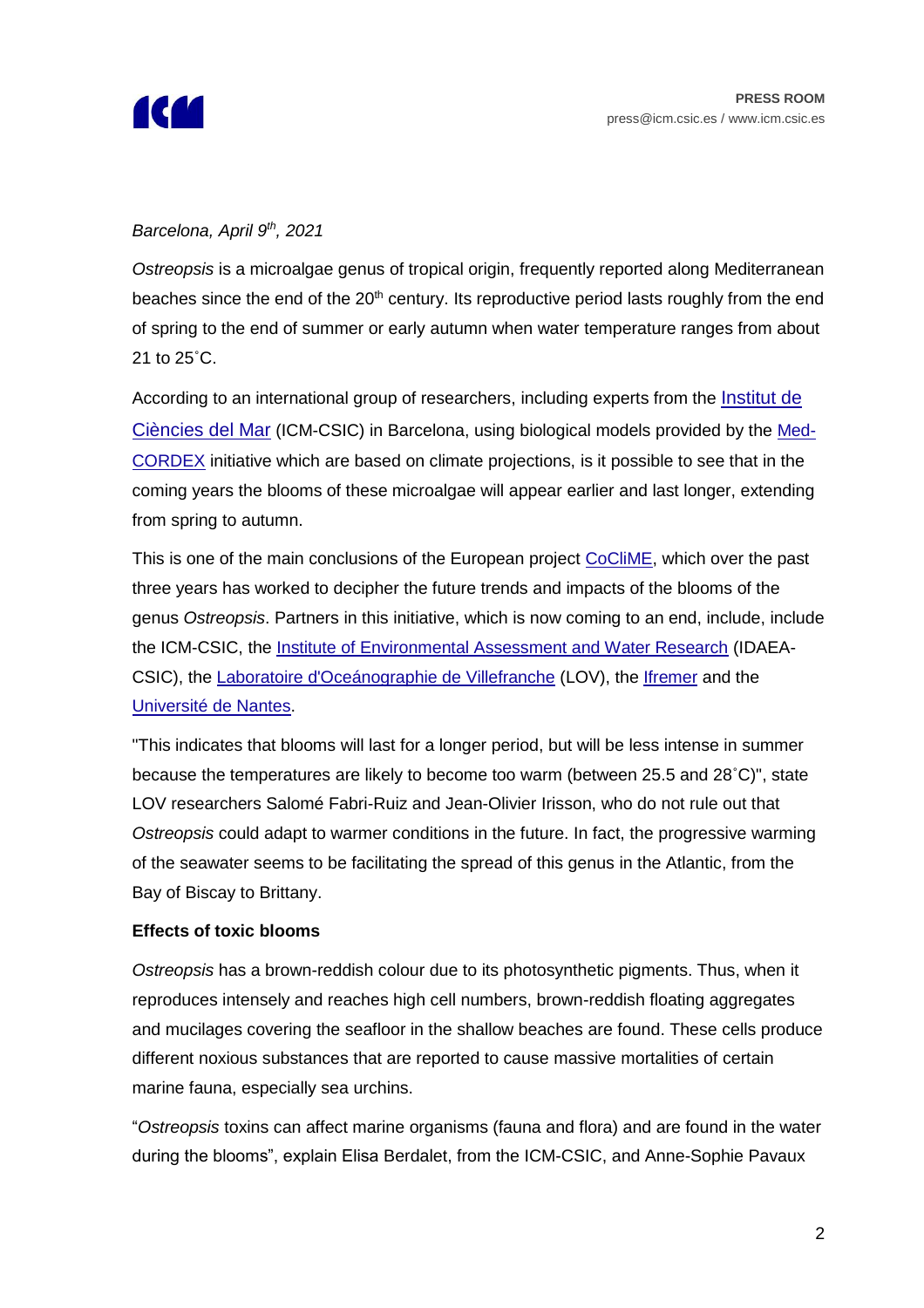

and Rodolphe Lemée, from LOV. Also, *Ostreopsis* toxins have been reported in seafood, but, no human food poisonings have been observed in the Mediterranean.

According to Elisa Berdalet and Magda Vila (also from the ICM-CSIC), in the Mediterranean, the main effects of toxic *Ostreopsis* blooms on human health are associated with direct exposure to seawater with high *Ostreopsis* cell concentrations, and the inhalation of aerosols containing irritative chemicals produced under certain circumstances during the blooms.

"The acute symptoms of this exposure are ophthalmologic, digestive, respiratory and dermatologic", add the CoCliME collaborators, Rafael Abós-Herràndiz and Luc de Haro, who warn that the effects of the chronic exposure are unknown.

In this regard, within the CoCliME project, a six-year epidemiology study was carried out in an *Ostreopsis* hot spot, and revealed that, for the specific zone, people could experience *Ostreopsis-*related symptoms mainly during a few days along with the bloom, mainly in July (under the present climate conditions).

## **Problem unawareness**

Nowadays, the general public is poorly aware of the human health and ecological problems associated to the *Ostreopsis* blooms. Thus, these events are not perceived currently as a socioeconomic risk either. "Because of this, it is too early to observe societal adaptation strategies", state Muriel Travers, Gildas Appéré and Jérémy Thomas, from the University of Nantes. Nevertheless, given the recurrence and future predicted persistence of such *Ostreopsis* blooms in Mediterranean Sea touristic areas, blooms may become a major socioeconomic issue in the future if the events result, for instance, in stopping or reducing beach-going among tourists and residents.

Given this scenario, CoCliME jointly co-developed, with local stakeholders, a cost-effective beach monitoring and health surveillance system to effectively prevent *Ostreopsis* impacts on human health. These efforts to support an *Ostreopsis* monitoring programme and early warning system facilitate continuity and will help to extend the existing *Ostreopsis* time series in the Mediterranean, but also to draw future projections of toxic *Ostreopsis* blooms.

## **Reference Articles**